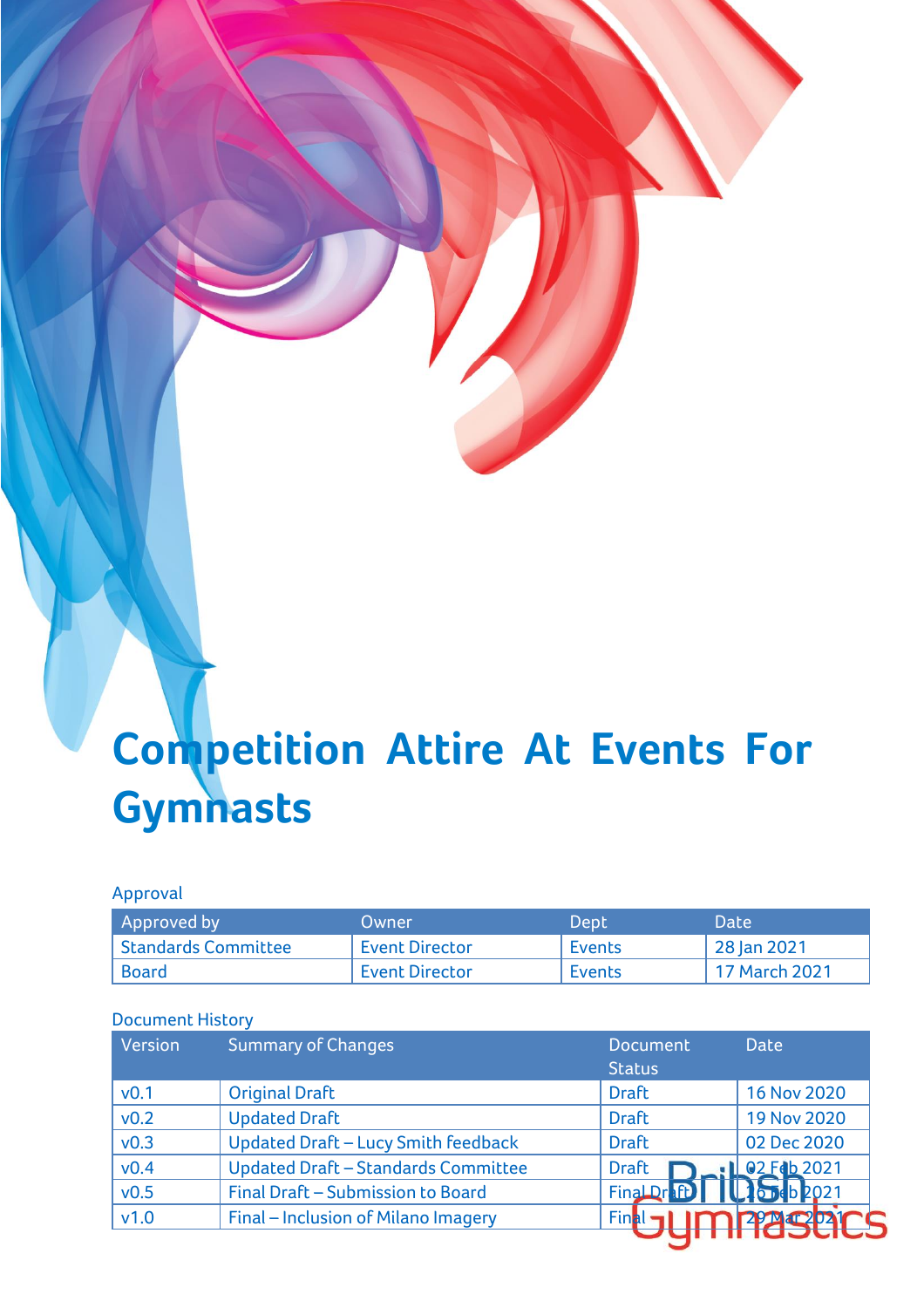# Contents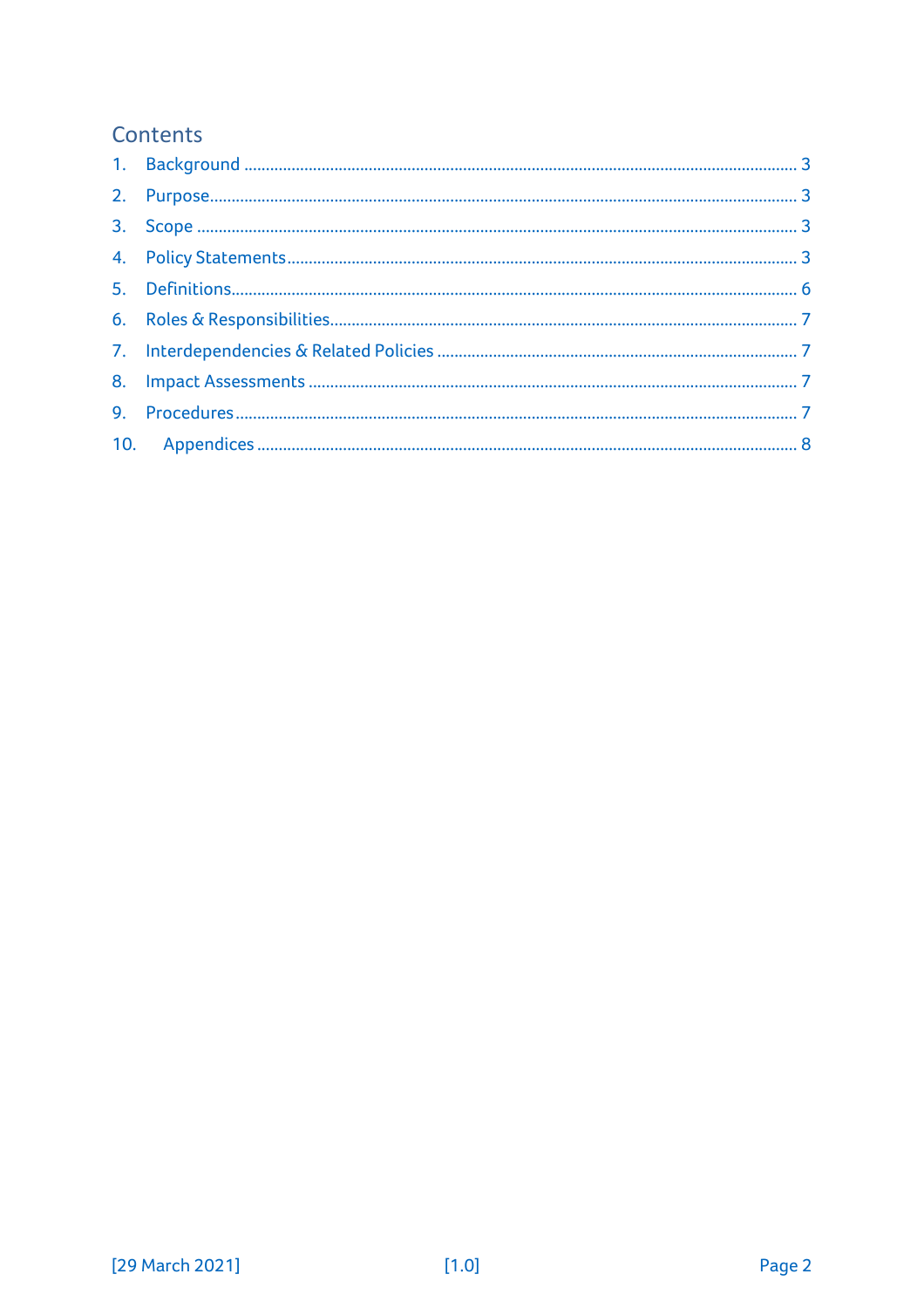# <span id="page-2-0"></span>**1. Background**

- 1.1. This policy sets out the over-arching principles and rules that are applied at Events organised by British Gymnastics, with regard to the Competition Attire worn by the Gymnasts taking part.
- 1.2. The existing rules are built on long-standing tradition and generally contained within the Code of Points of each discipline and are largely based on gender. Such gender based rules have been shown to lead to some participants feeling uncomfortable and in some cases has been cited as a reason for them leaving the sport.

## <span id="page-2-1"></span>**2. Purpose**

- 2.1. The policy is designed to modernise the rules and make the Competition Attire that Gymnasts can wear at Events more inclusive and accessible to all who wish to participate, irrespective of any of the protected characteristics (ie age, disability, gender reassignment, marriage and civil partnership, maternity and pregnancy, race, religion, sex and sexual orientation).
- 2.2. This policy also aims to balance the need for accessibility and inclusion with the underlying need to maintain the safety of the Gymnasts and the integrity of the judging of their performances.

# <span id="page-2-2"></span>**3. Scope**

- 3.1. This policy is applicable to national level Events, eg British Championships and also those Events organised at a regional level that lead to a national final, eg NDP/Grades type competitions.
- 3.2. These rules are applicable in all disciplines, including Gymnastics For All Events.
- 3.3. These rules do not apply to events organised in the UK by British Gymnastics on behalf of the FIG/European Gymnastics, where their rules are applied.
- 3.4. These rules do not apply to events where the participants are representing Great Britain, where other rules may apply.
- 3.5. Affiliate and member organisations should adopt these or similar rules and are encouraged to do so, in relation to limiting the potential barriers to participation and remaining actively inclusive wherever possible.

#### <span id="page-2-3"></span>**4. Policy Statements**

4.1. General Principles

The underlying principles that should be adopted by Gymnasts are that their Competition Attire should: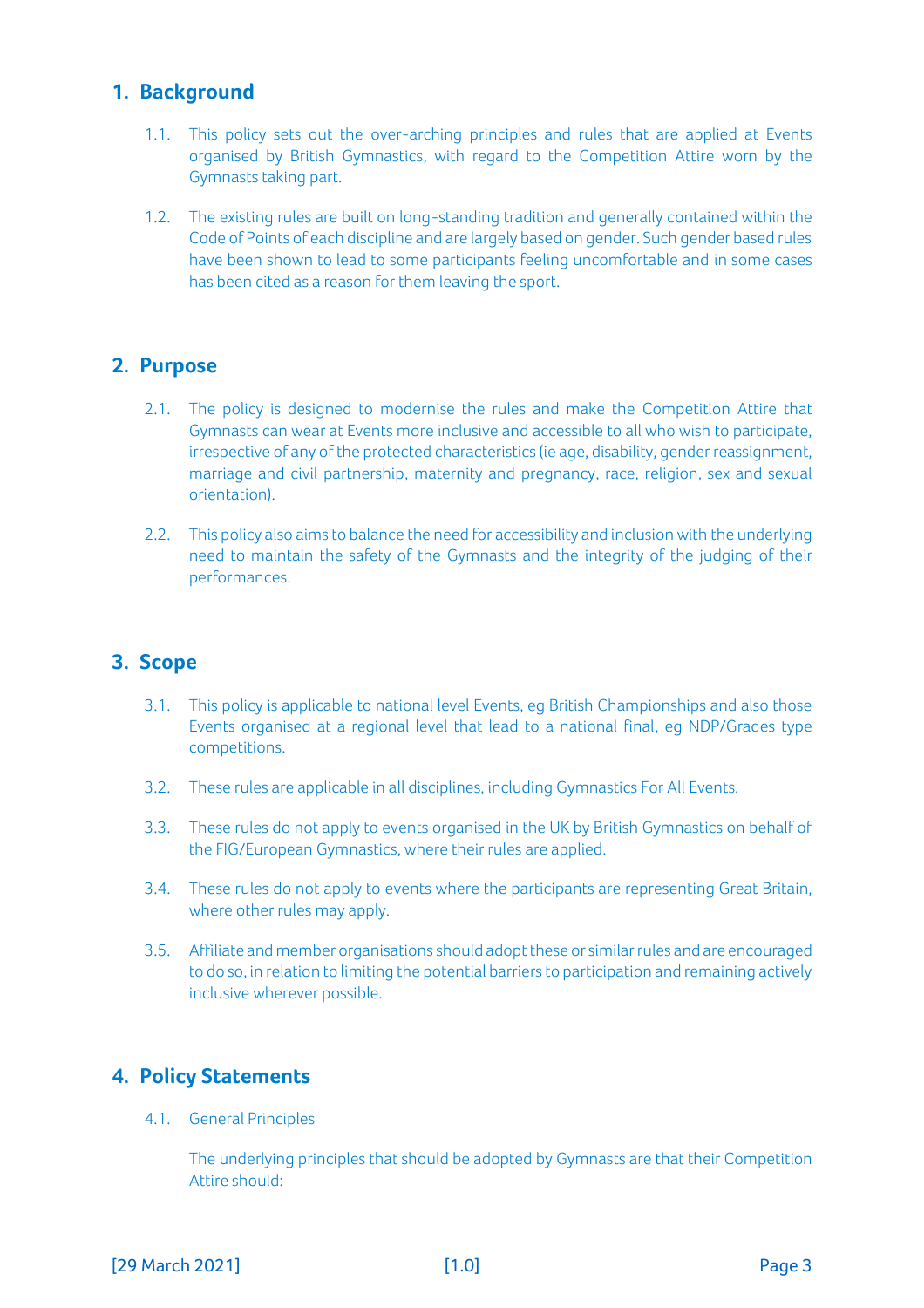- 4.1.1. be safe for the level of the skills that they are performing. All Competition Attire must be in accordance with the advice set out with the British Gymnastics Health & Safety Guidance;
- 4.1.2. ensure that the integrity of the evaluation of their performance can be maintained;
- 4.1.3. be in keeping with the ethical and cultural standards upheld within the sport.
- 4.2. where principles 4.1.1, 4.1.2 and 4.1.3 are met, this policy supersedes any other rules/references that may be published in other discipline specific documents such as Codes of Points.
- 4.3. For the purposes of clarity, the gender specific rules in documents such as the Codes of Points, with the publication of this policy no longer apply specifically to each gender. All acceptable and permissible Competition Attire can be worn by any competitor, irrespective of gender identity. For example, shorts, leggings or gymnastic trousers or longs are acceptable Competition Attire in all disciplines, subject to them meeting the principles described in 4.1.1, 4.1.2 and 4.1.3.
- 4.4. Safety
	- 4.4.1. Deviations from historically traditional forms of attire should be suitably assessed for the level of risk by the Lead Coach or Coach, with analysis focused on ensuring:
		- 4.4.1.1. the safety of the Gymnast;
		- 4.4.1.2. that the Competition Attire will not affect the judges' ability to accurately evaluate the Gymnast's performance and therefore not effect the fairness of the competition.
	- 4.4.2. Gymnasts may wear alternative Competition Attire in accordance with their particular faith, belief or religion (including head coverings), with the proviso that the Lead Coach or Coach has assessed the risk associated with this and has taken any suitable mitigating action(s), where applicable, to ensure the highest standards of safety are upheld.
- 4.5. Authority
	- 4.5.1. It is the responsibility of a Lead Coach or Coach to consider all implications associated with the Competition Attire. If planned Competition Attire deviates significantly from convention, it is recommended that the Lead Coach or Coach contact the Event Organiser in advance of the Event to discuss the individual circumstances, to ensure that both parties agree that the proposed Competition Attire is acceptable.
	- 4.5.2. Whilst making every effort to reduce barriers and increase inclusion, British Gymnastics reserves the right to make the final determination of whether the Competition Attire to be worn by a Gymnast is acceptable, based upon the principles set out in 4.1.
	- 4.5.3. Where items of Competition Attire are deemed unacceptable, the Gymnast will be offered the opportunity to change this prior to the start of the Event, or they will be withdrawn from the Event.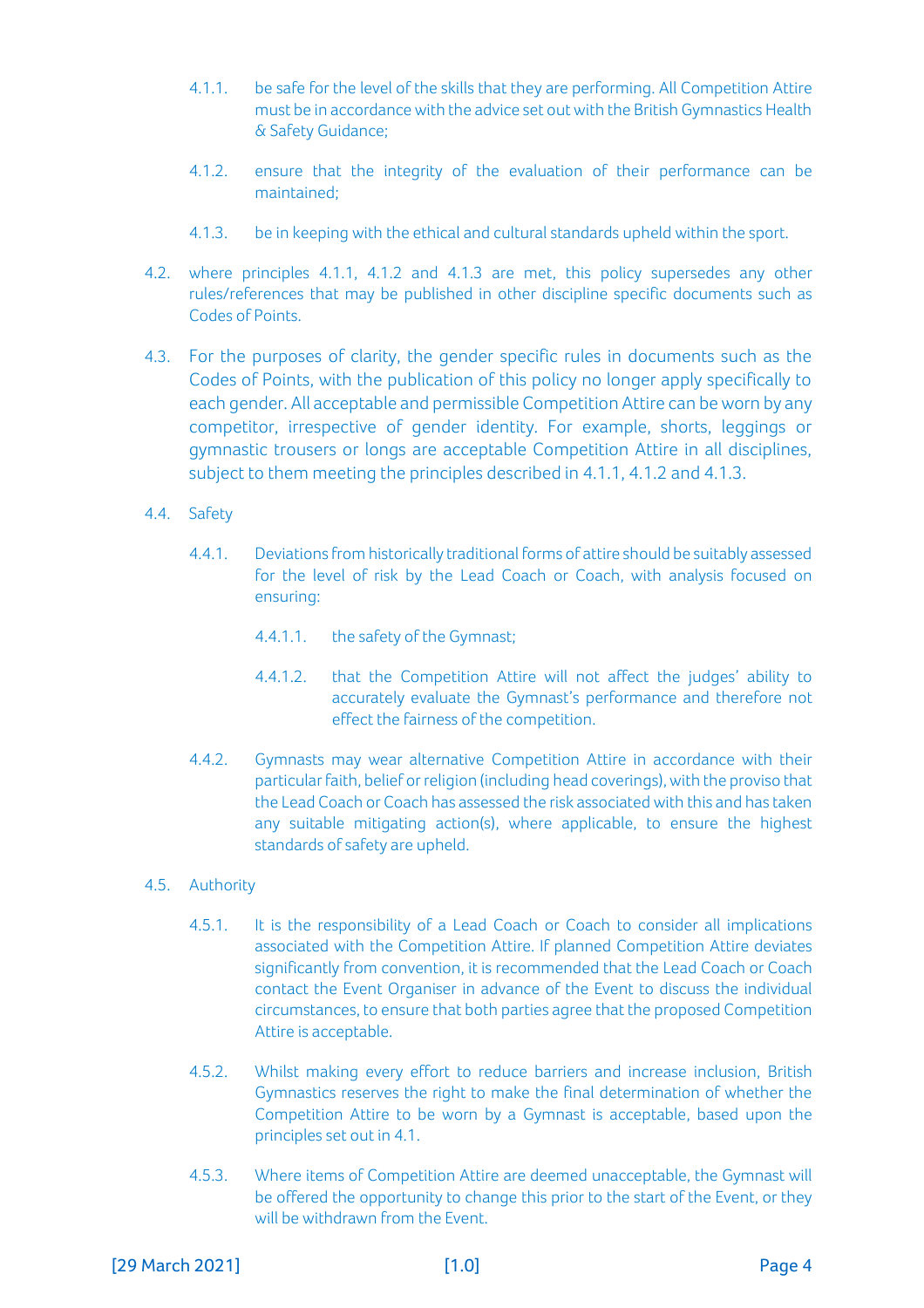- 4.6. Competition Attire Guidance Competitive Events
	- 4.6.1. For competitive Events, Gymnasts must wear a suitably supportive, safe and appropriate non-transparent leotard or unitard (one-piece leotard, of full length, shoulder to ankle).
	- 4.6.2. Gymnasts may wear form fitting complete leg coverings/tights/gymnastics trousers/longs (see Appendix 1 for examples of acceptable attire).
	- 4.6.3. Gymnasts may wear gymnastics shorts (refer to Appendix 1 for examples of acceptable attire).
	- 4.6.4. Gymnasts may wear alternative Competition Attire in accordance with their particular faith, belief or religion (including head coverings) with the proviso that the Lead Coach or Coach has assessed the risk associated with this and has taken any suitable mitigating action(s), where applicable, to ensure the highest standards of safety are upheld.
- 4.7. Competition Attire Guidance Non-Competitive Events
	- 4.7.1. For non-competitive, Gymnastics for All Events, Gymnasts can wear Competition Attire in line with the requirements of each Event (which may not require a leotard).
	- 4.7.2. For festival display gymnastics, Gymnasts can wear costumes and do not have to wear leotards as long as their Competition Attire is safe for the skills being performed, does not restrict movement or obscure vision and is in keeping with the ethical and cultural values of gymnastics.
- 4.8. Competition Attire Guidance Other Considerations
	- 4.8.1. Advertising on Competition Attire must adhere to the [British Gymnastics](https://www.british-gymnastics.org/documents/footer-menu-items/governance-documents)  [Advertising on Clothing & Competition Attire at Events Policy.](https://www.british-gymnastics.org/documents/footer-menu-items/governance-documents)
	- 4.8.2. When representing a Club or Region, the wearing of GBR or Home Country Competition Attire at some British Gymnastics Events is strictly forbidden. Refer to the discipline and event specific Competition Handbooks for clarification and exemptions.
	- 4.8.3. Strapping and taping a suitable colour of tape should be used, ie no bright colours or patterns.
	- 4.8.4. The removal of leotards on the Field of Play is not allowed.
- <span id="page-4-0"></span>4.9. Infringements
	- 4.9.1. In the event that clothing is worn that has not been authorised by the Competition Organiser that is deemed to be unsuitable, then penalties, as per the discipline specific Code of Points may be applied.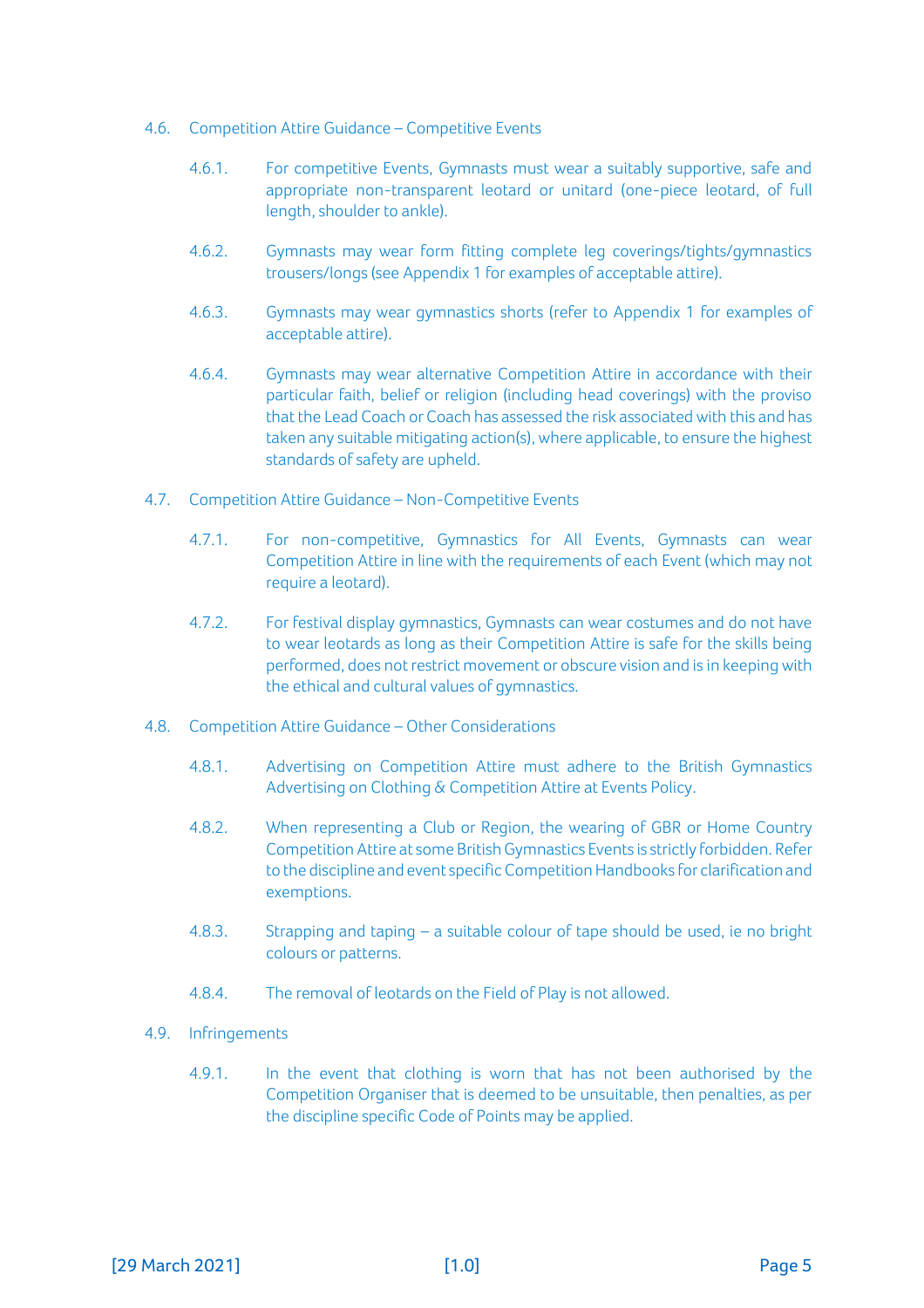# **5. Definitions**

- 5.1. Coach
	- 5.1.1. is the Coach who is submitted in the online entry process and who is responsible for the Gymnast for the entire Event. This coach must have the relevant qualifications and British Gymnastics membership as defined in the eligibility section of the Competition Handbook. Refer to discipline specific Competition Handbook for further details.
- 5.2. Code of Points
	- 5.2.1. The specific technical rules that are applicable to each discipline/Event.
- 5.3. Competition Attire
	- 5.3.1. The singlet, leotard, unitard, shorts, leg covering, head covering etc worn by the Gymnasts during their performance (competition routine/display).
- 5.4. Events
	- 5.4.1. Competitions or festival display type activities which are organised by or on behalf of British Gymnastics, where British Gymnastics membership and other specific rules are in force.
- 5.5. Field of Play
	- 5.5.1. Location within the Event venue where the gymnasts perform their competition routine or display, usually in view of a spectating audience.
- 5.6. Gymnast
	- 5.6.1. The person performing the routine (either competitive or non-competitive) within the Event. In the context of this policy, all of the Competition Attire requirements are applicable to all of those taking part, irrespective of their sex or genderreassignment.
- <span id="page-5-0"></span>5.7. Lead Coach
	- 5.7.1. The Coach taking overall responsibility for all the Gymnasts from their club/region. The Lead Coach must be present in the competition arena throughout the Event to take responsibility for their Coaches and Gymnasts. The Lead Coach must possess sufficient qualification to cover all the skills that any of their Gymnasts will be performing within the competition. Refer to discipline specific Competition Handbook for further details.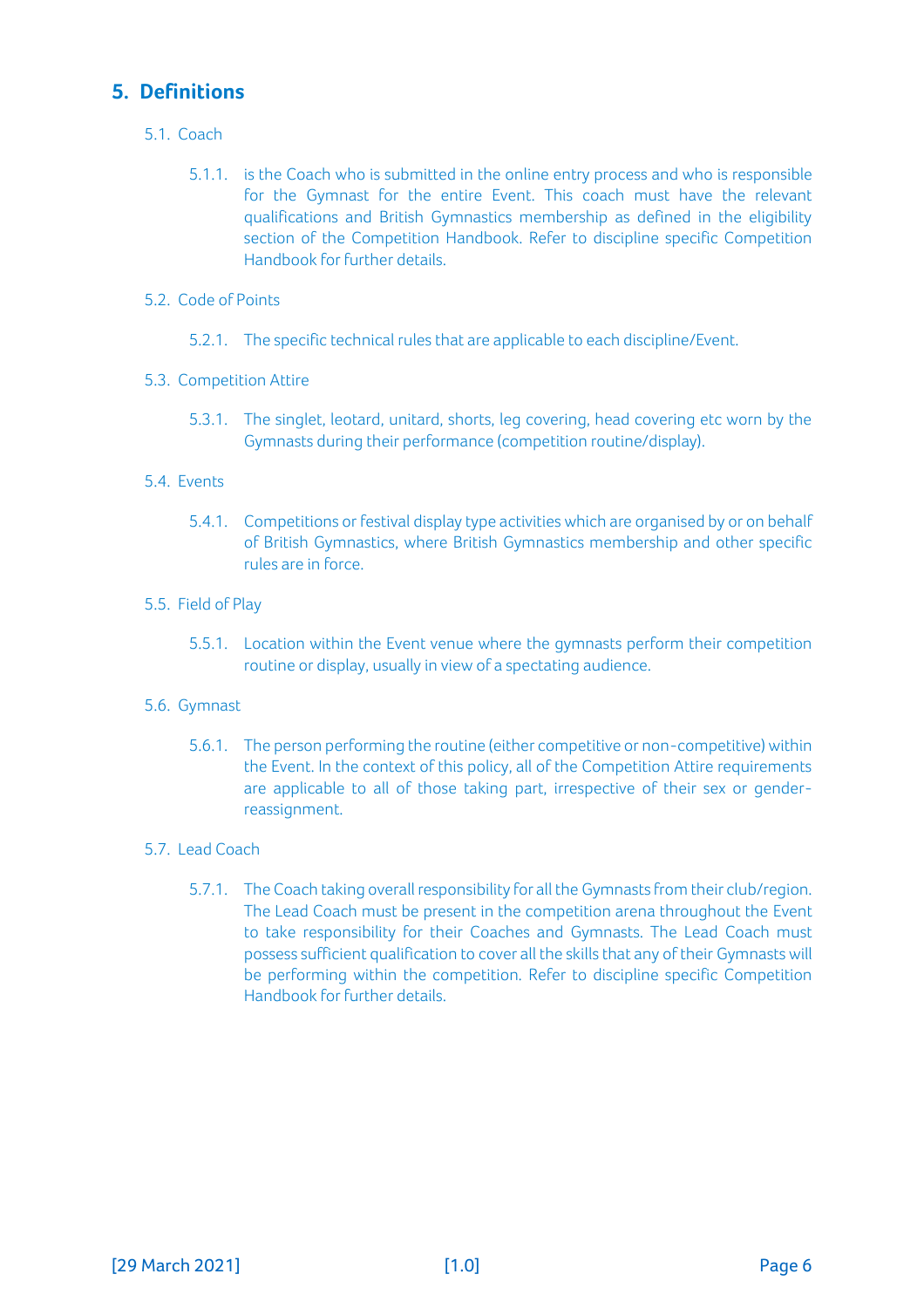# **6. Roles & Responsibilities**

- 6.1. Compliance, Monitoring & Review
	- 6.1.1. The British Gymnastics Events Department, along with the discipline specific national Technical Committees will be responsible for monitoring the implementation of the policy.
	- 6.1.2. The policy will initially be reviewed after one year of implementation and thereafter, once every Olympic cycle, by the Events department in conjunction with:
		- British Gymnastics Integrity Department
		- British Gymnastics Technical Committees
		- British Gymnastics athlete representatives

#### <span id="page-6-0"></span>**7. Interdependencies & Related Policies**

- 7.1. Discipline Specific British Gymnastics National Competition Handbooks
- 7.2. Discipline Specific FIG/European Gymnastics and British Gymnastics Codes of Points
- 7.3. British Gymnastics Health & Safety Guidance

#### <span id="page-6-1"></span>**8. Impact Assessments**

- 8.1. An Equality Impact Assessment was undertaken for this Policy
- 8.2. A Data Impact Assessment was not required for this Policy

#### <span id="page-6-2"></span>**9. Procedures**

- 9.1. All the Lead Coaches and Coaches at British Gymnastics Events, along with their clubs and regions should make themselves aware of the policy and ensure that the Gymnasts adhere to these rules.
- 9.2. In the case of doubt about the application of this Policy, Lead Coach, Coaches or their clubs/regions should seek specific guidance from British Gymnastics Events Department prior to the start of the Event, to help prevent problems arising and sanctions being applicable.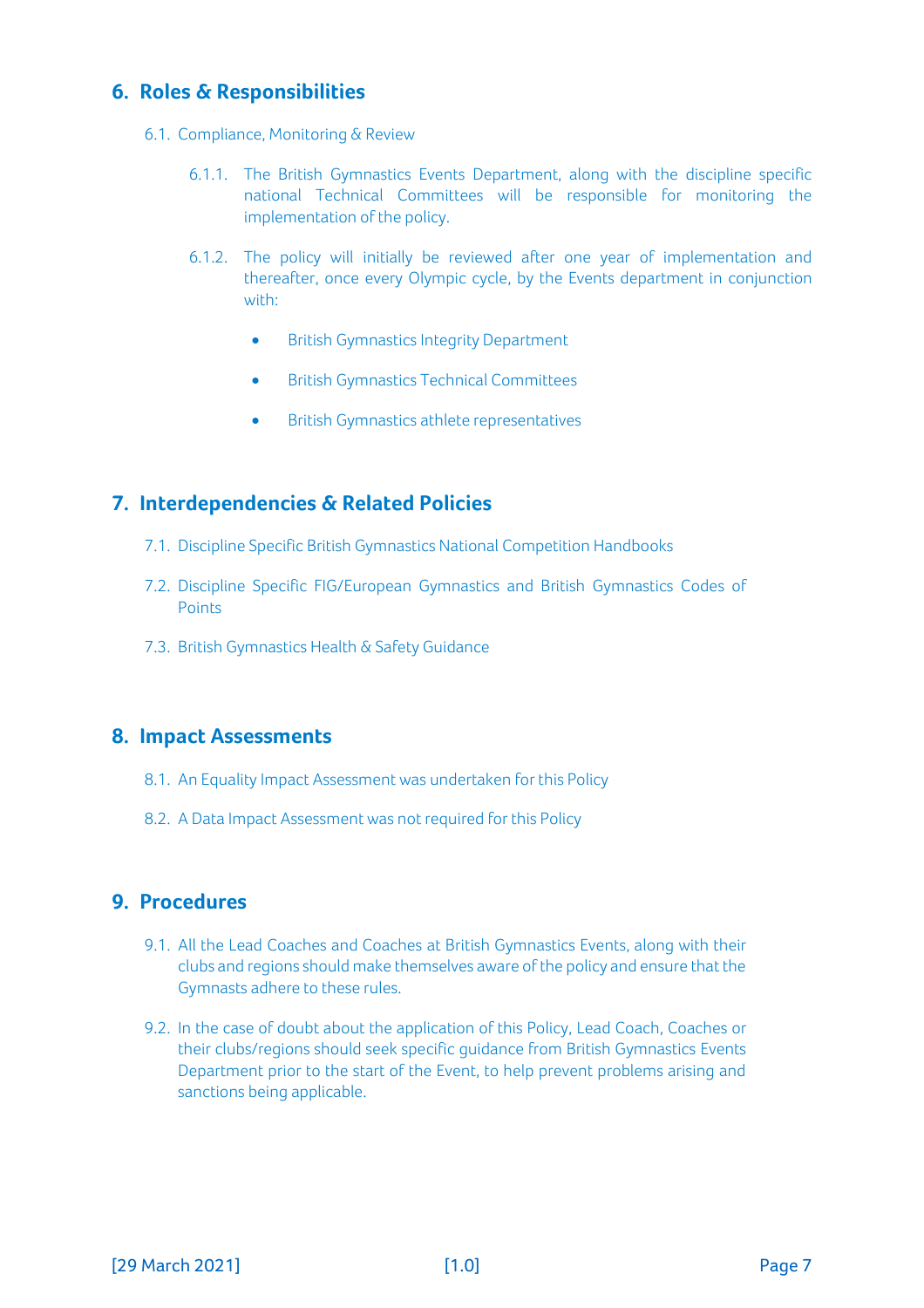# <span id="page-7-0"></span>**10. Appendices**

- 10.1. Appendix 1 Examples of acceptable and un-acceptable Competition Attire
	- 10.1.1. Acceptable Shorts



10.1.2. Unsuitable shorts







10.1.3. Acceptable longs / leg coverings





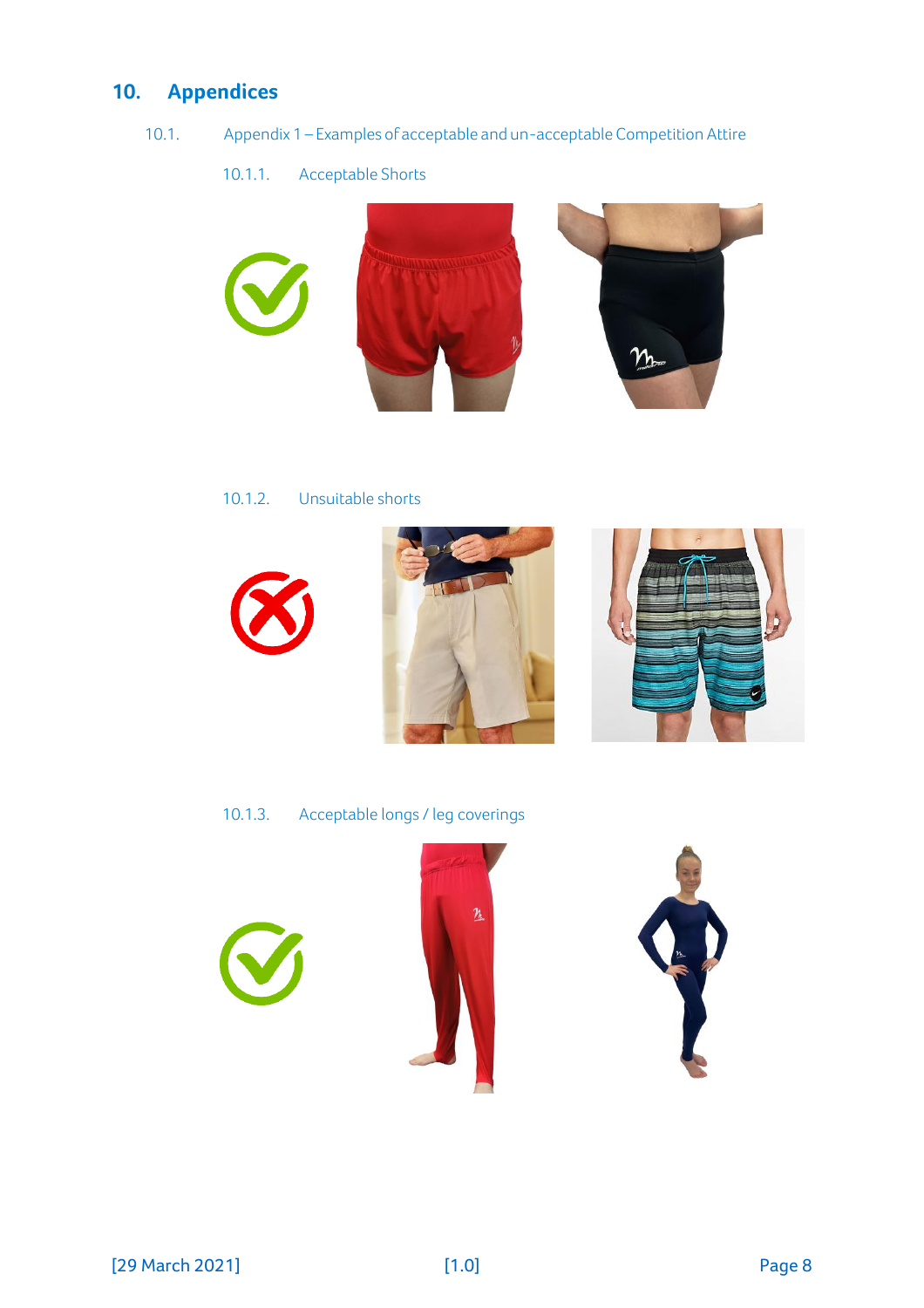# 10.1.4. Unacceptable leg coverings





10.1.6. Unsuitable unitards(for competition routines)